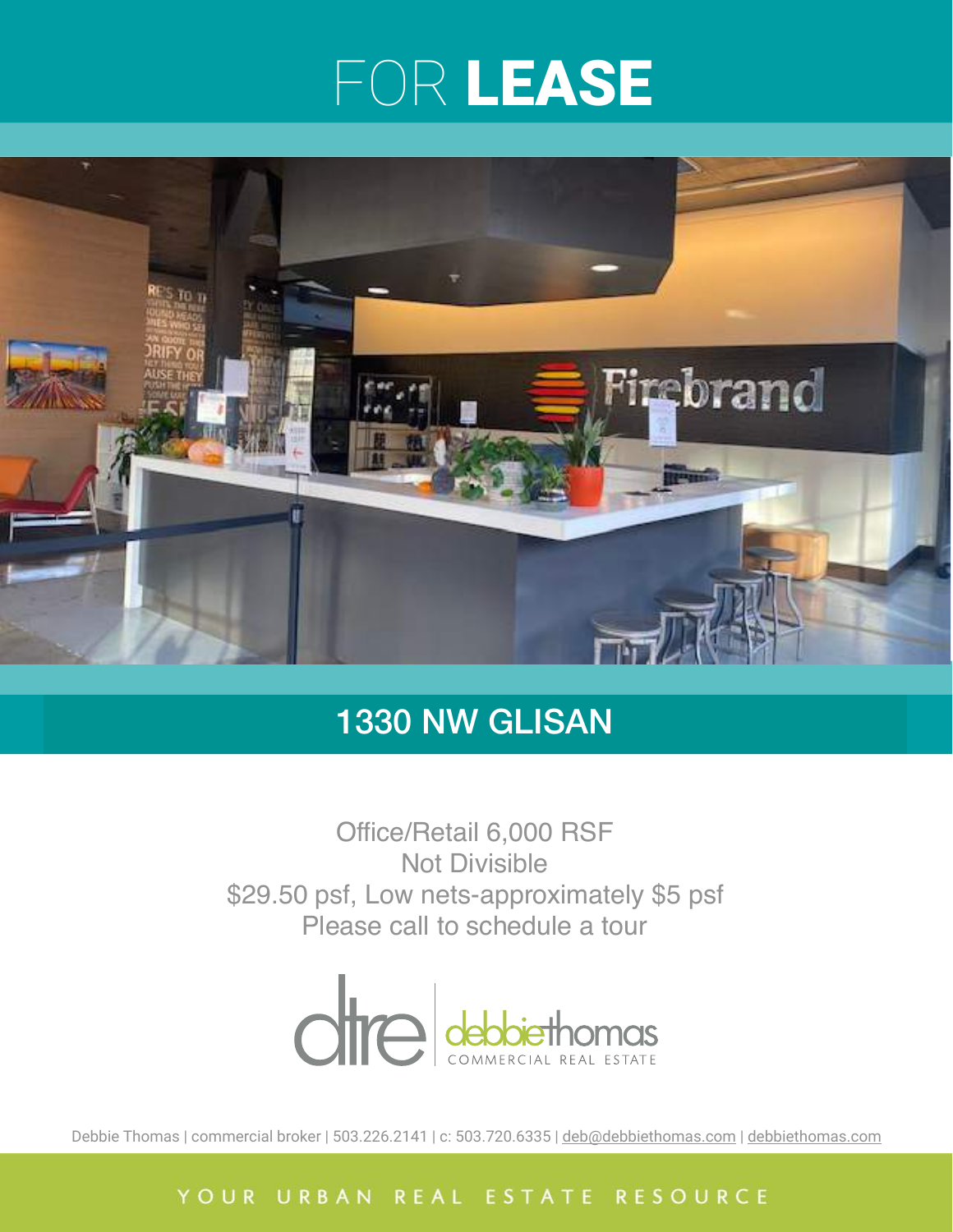## THE BUILDING



Located on the corner of NW Glisan and NW 14th, this corner space is filled with natural light, high ceilings, and street frontage on 2 sides. Currently set up as a complete gym. This location has great polished concrete floors, ADA restrooms and showers, and separate offices. Next to Elisabeth Jones Gallery and Nom Nom Noodles. This amazing space will be available January 2022. Easy access to I-405 and Highway 26

#### DESIRED USES Gym, soft goods retail, service retail, furniture showroom, creative office

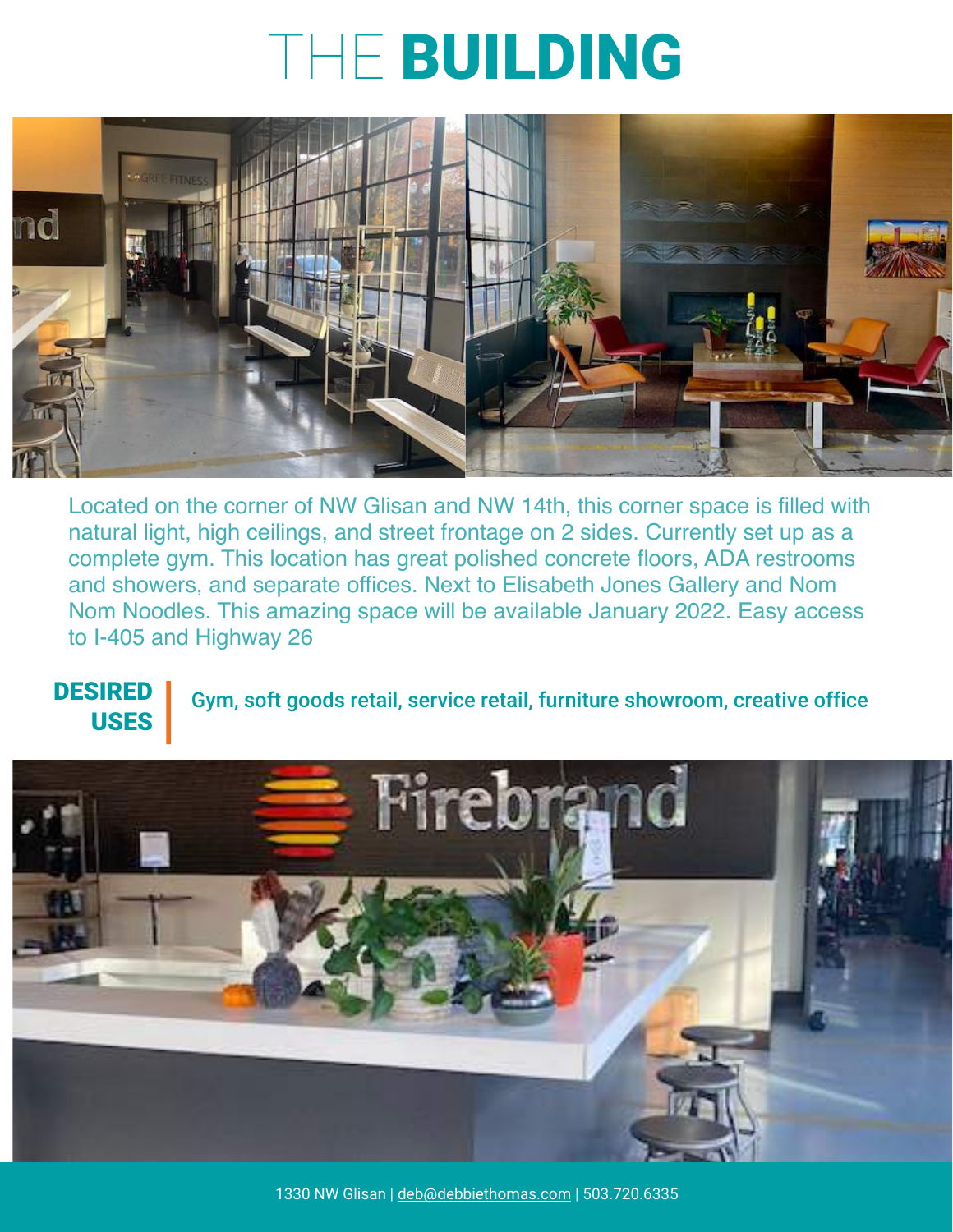# FLOOR PLAN



NW Glisan St.

### YOUR URBAN REAL ESTATE RESOURCE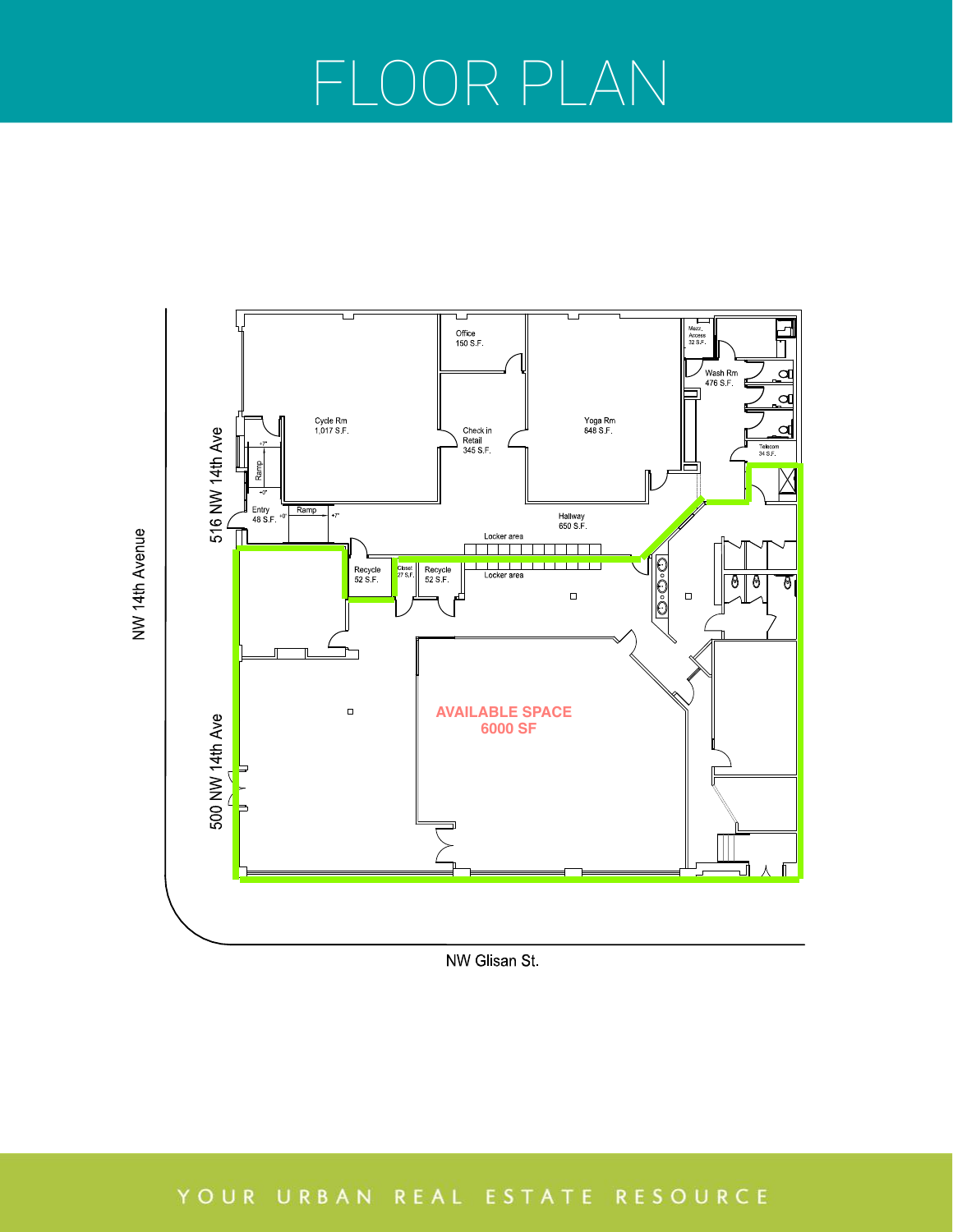# NEIGHBORHOOD



## SHOP EA

Whole Foods Mud Bay Blick Art Supply North Face World Foods Room & Board French Quarter Linen **Cult** 

Umbria Coffee River Pig Open Tandoor Montesacro Cider Riot Khao San Brix Tavern

Canopy by Hilton YoYoYoga Back Pedal Brewing Powell's Books 24 Hour Fitness